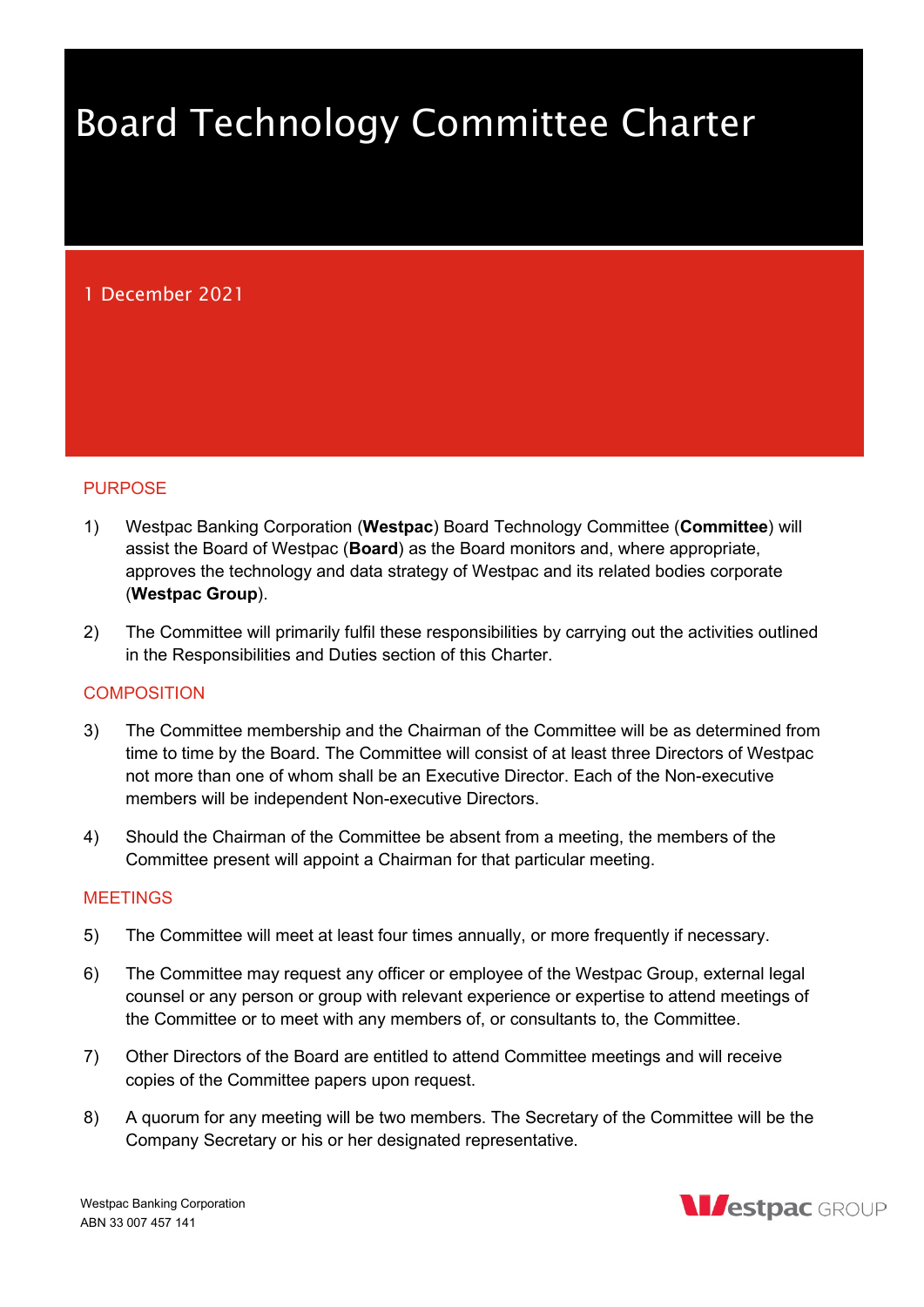- 9) The agenda and supporting documentation will be circulated to the Committee members and other Board members within a reasonable period in advance of each meeting. The Secretary of the Committee will circulate minutes of meetings to members of the Committee and the Board.
- 10) Where approvals are granted outside a meeting of the Committee, a report is to be provided to the next meeting of the Committee.
- 11) The Committee may adopt such rules and regulations as it deems appropriate for the conduct of its affairs, provided only that they are not inconsistent with the Westpac Constitution, this Charter (as amended from time to time) or any resolution of the Board.

### REPORTING

- 12) The Chairman of the Committee will update the Board about Committee activities and make appropriate recommendations. The minutes of each Committee meeting will be tabled at the next Board meeting.
- 13) The Committee will refer or recommend to the Board and any Board Committee (as appropriate) any matters that have come to the attention of the Committee that are relevant for the Board or the respective Board Committee.
- 14) If required, the Committee will provide relevant periodical assurances to the Board Risk Committee or Board Legal, Regulatory & Compliance Committee as appropriate.

## RESPONSIBILITIES AND DUTIES

- 15) Without limiting its role, to fulfil its responsibilities and duties, the Committee will oversee the implementation of the Westpac Group's technology and data strategy, including monitoring the delivery of the major technology-related transformation programs of the Westpac Group. In fulfilling its responsibilities and duties, the Committee may exercise such powers or authorities as the Board may confer on the Committee from time to time.
- 16) To facilitate its oversight, the Committee will receive reports in relation to the following matters:
	- a) major advances in technology and major data-related opportunities with potential for application within Westpac Group;
	- b) the impact of technological disruption on the broader operating environment of the Westpac Group;
	- c) the implementation of Westpac Group's technology strategy, including updates on the major technology-related transformation programs, costs, deliverables, scheduling, implementation risk and robustness of the technology solution;
	- d) Westpac Group's strategies and proposals from time to time for sourcing technology services from key external suppliers and the performance of, and Westpac Group's relationships with, key external suppliers;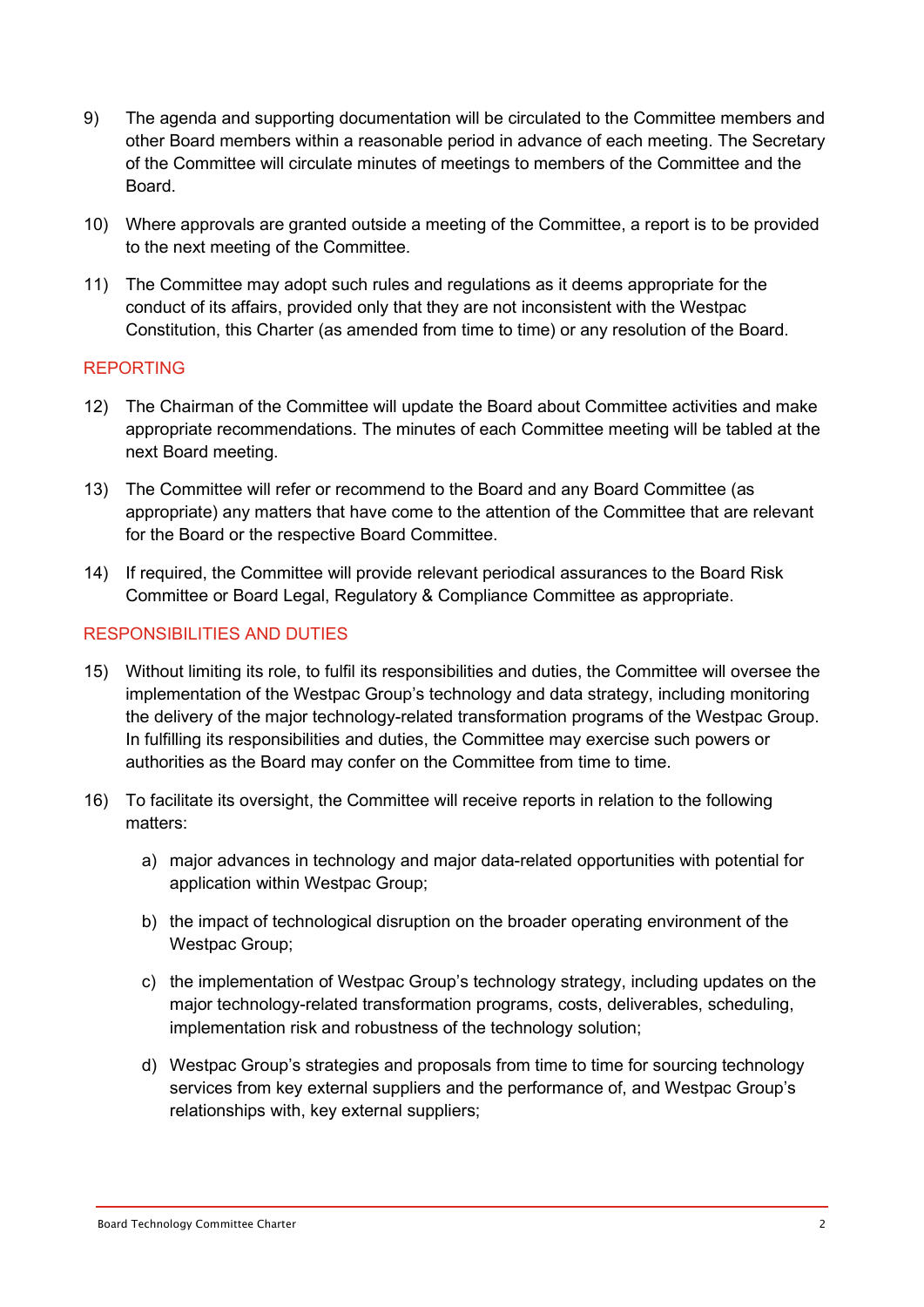- e) the operating model for the management of Westpac's technology showing, amongst other things, the linkages and accountabilities allocations between central functions and business units;
- f) the delivery of technology services to the Westpac Group, including performance outcomes for quality, stability and reliability and, where reliable information and metrics are available, Westpac Group's performance relative to its Australian and offshore peers;
- g) the implementation of Westpac Group's data strategy, including:
	- i) updates on major projects and programs relating to the collection, management and processing of data; and
	- ii) the implementation and operation of the architecture, systems and tools required to collect, manage and process data in accordance with Westpac Group's data strategy;
- h) risks associated with major technology-related programs. The Board Risk Committee maintains overall responsibility for overseeing technology risks, data risks and audit matters relating to technology or data will be reported to the Board Risk Committee, Board Legal, Regulatory & Compliance Committee and Board Audit Committee, as appropriate; and
- i) such other matters relating to technology as the Committee may require from time to time.
- 17) To fulfil its responsibilities the Committee will also:
	- a) review and update the Charter at least every two years and recommend changes to the Board for approval;
	- b) review its own performance annually as part of the Board evaluation process and report such findings to the Board; and
	- c) to the extent the Committee deems necessary, retain independent legal, accounting or other advisors.
- 18) Members of the Committee will be available to meet with the Australian Prudential Regulatory Authority and other regulators on request.

## DELEGATION TO ACT

19) The Committee may, in its discretion, delegate some or all of its duties and responsibilities to the Chairman of the Committee or the Chairman of the Board and may delegate any of its duties and responsibilities to a sub-committee of the Committee.